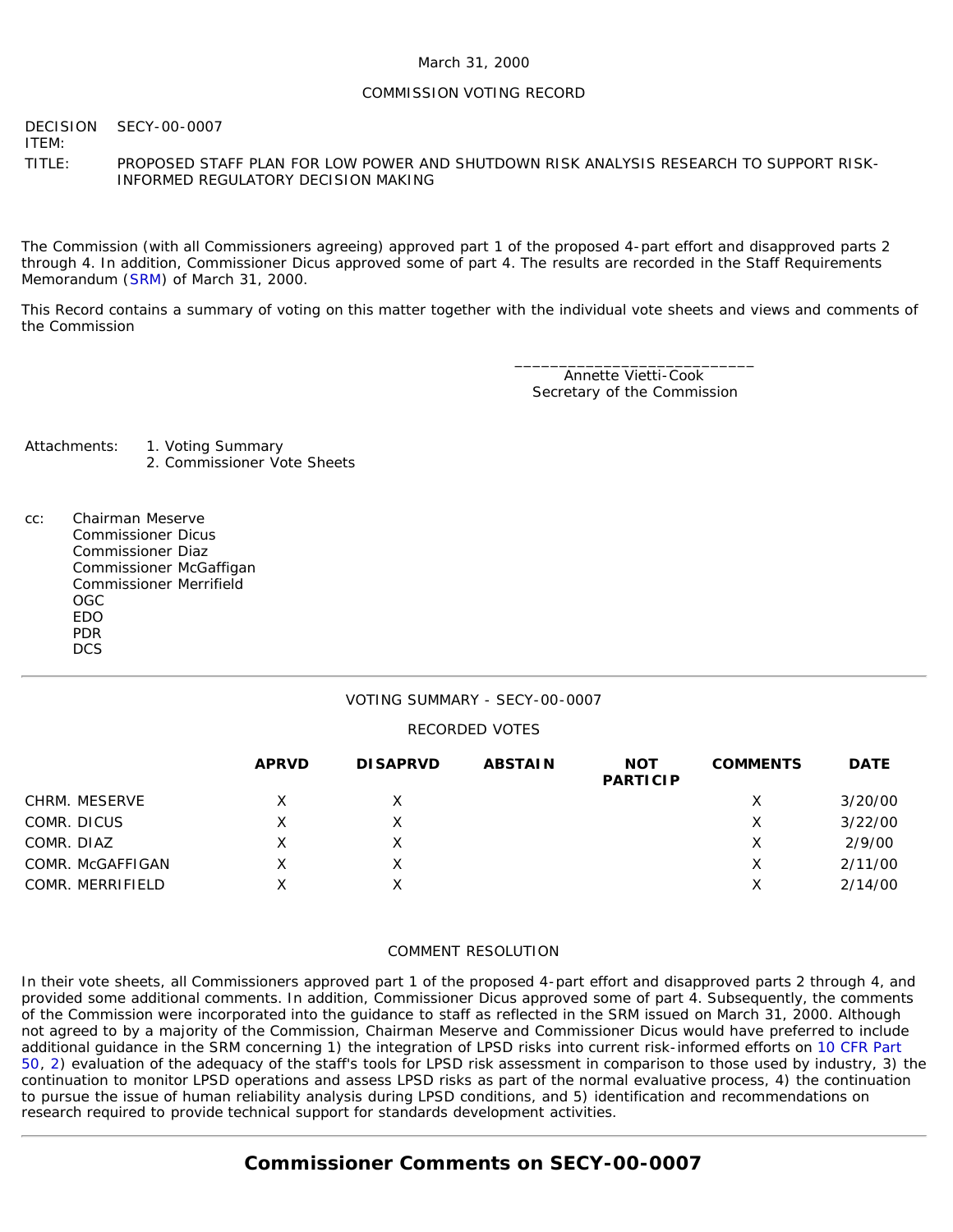## **Chairman Meserve**

I have carefully reviewed SECY-00-0007 and the accompanying December 1999 report by the Office of Research, entitled, "Low Power and Shutdown Risk: A Perspectives Report." I have also reviewed ACRS letters to the Commission on this subject from the past three years, including the most recent one on SECY-00-0007, and I have read the comments of my colleagues on the Commission who have already voted on the staff's recommendations in SECY-00-0007.

I agree with the comments of Commissioners Diaz and Merrifield regarding the relative risks of many low power and shutdown (LPSD) events. Operators clearly have more time to take remedial actions during events occurring at cold shutdown conditions, with the reactor coolant system depressurized. The industry has also made substantial progress in developing tools to assist in outage planning and risk management during these conditions.

Nonetheless, I am concerned that the NRC may not be performing needed work to understand and assess LPSD risk. I find the staff's and ACRS's arguments that LPSD risk can be of the same order of magnitude as power operation risk to be troubling. However, the staff's report and the ACRS's letters and discussion during the March 3, 2000, Commission meeting indicate that the tools used by licensees for these assessments are not sufficiently detailed to permit quantitative assessment of LPSD risk to support risk-informed regulatory considerations. LPSD conditions may include situations that are not well-modeled in PRAs, including multiple trains of equipment out of service, open containments, and equipment availability that can change quickly in a short period of time. The risk during transitions, which was also discussed at the March 3 Commission meeting, is of particular concern, since the plant may be at elevated temperature and/or pressure, thus significantly reducing the time available for mitigative actions. Human performance, which tends to be a weakness of PRAs in general, is even more difficult to model during these periods, since operators may be faced with unfamiliar plant configurations, limited equipment availability, and the need to execute actions without adequate procedural guidance.

Moreover, I note that current initiatives underway, both as a result of economic imperatives and risk-informed regulation, have the potential to affect LPSD risk. For example, economic pressures provide incentives for licensees to shorten refueling outages, with the result that more outage-related activities (e.g., maintenance) will be performed in a shorter time, which could lead to problems in licensee control of many simultaneous tasks. The interactions among these tasks may neither be completely appreciated nor well-modeled with current industry LPSD risk assessment tools. The situation may be aggravated by the fact that risk-informed initiatives related to plant technical specifications (TSs) may allow hot shutdown to be specified as the endpoint for some TS action statements that now require plants to go to cold shutdown. As is true in the case of transitional conditions, the elevated temperatures and pressures during hot shutdown conditions may also lead to increased risk; I note that significant draindown events over the past few years, such as the ones at Wolf Creek (1994) and Waterford (1999) were exacerbated because the reactor coolant system pressure was elevated. In the specific case of Wolf Creek, this also led to the potential for common-cause failure of key safety systems that might have been needed to mitigate the event, had operators failed to diagnose the situation.

While I agree with the observations of my fellow Commissioners that some higher-risk situations are obvious (e.g., reduced inventory, loss of inventory, and loss of decay heat removal), there may be more subtle situations or combinations of failures that could also lead to elevated risk that may not be as obvious and that current methods and tools for assessing LPSD risk may not be capable of modeling. I also note that in some areas, there are large uncertainties that can affect the estimates of LPSD risk.

Although I believe that LPSD events warrant continued scrutiny, I share the perceptions of my colleagues that some of the tasks proposed by the staff are premature. Accordingly, my positions on the staff's proposals are to:

- 1. Approve Task 1, continued participation in the American Nuclear Society's work to develop LPSD PRA standards.
- 2. Disapprove Task 2, development of improved guidance. The staff notes that improved guidance will be one of the results of the standards development program (Task 1). Beyond this, I believe it is premature to develop further specific LPSD guidance until the methods and tools for assessing LPSD risk have been improved. However, RES should continue to reflect and integrate new insights on LPSD risk into the work that is progressing in current efforts to riskinform 10 CFR Part 50 and associated NRC documentation.
- 3. Disapprove Task 3, development of improved methods and tools for human reliability analysis (HRA) and Level 2 risk specifically during LPSD conditions. Staff efforts in this area should be an integral part of ongoing work in modeling human performance, i.e., the ATHEANA project.
- 4. Disapprove Task 4, evaluation of other areas important to risk. However, in light of the recommendations in the ACRS's letter of March 13, 2000, the staff should evaluate the adequacy of its tools for LPSD risk assessment in comparison with those used by the industry. If those tools are found to be inadequate, the staff should recommend to the Commission a course of action to address the inadequacies. In this regard, the staff should clearly indicate the priority of any proposed activities and address the questions cited by Commissioner Merrifield from the ACRS's current report on the safety research program (NUREG-1635, Vol. 3). The ACRS should review the staff's evaluation and provide the Commission its independent assessment of high-priority issues requiring additional research.

The staff should also continue to monitor industry performance during LPSD operations, and to assess LPSD risk as part of its normal evaluative process. The staff should inform the Commission if the staff detects a significant adverse trend in LPSD events and/or risk.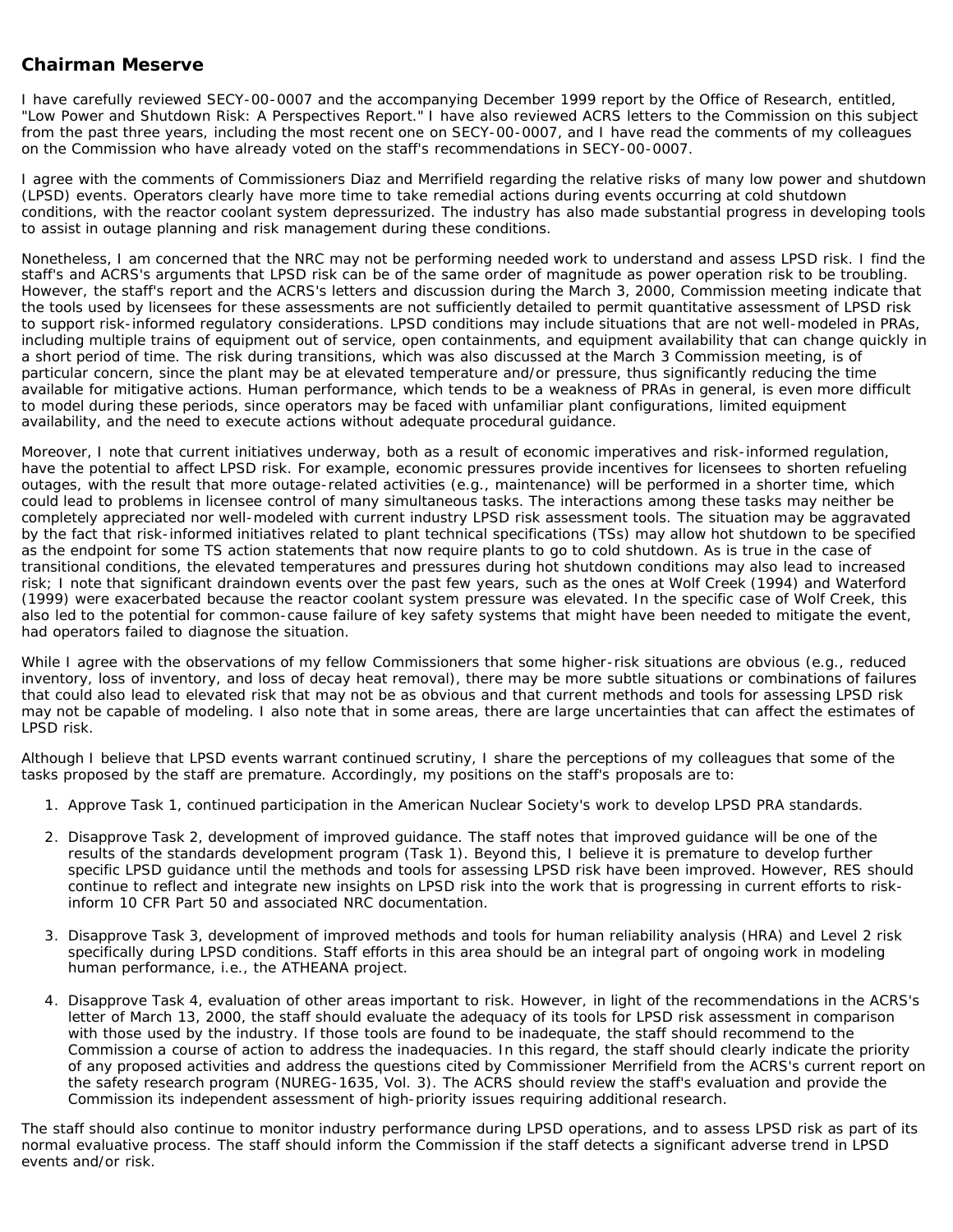## **Commissioner Dicus**

The staff has made substantial progress in bounding some of the aspects of risk associated with low power and shutdown operations and has indicated that current methods provide a strong foundation for considering LPSD accident risk. In addition, licensees have developed qualitative and quantitative tools for managing safety during LPSD operations. So the issue appears to become --what additional information is needed to support regulatory decision-making? In this area, I believe the staff has not advanced compelling arguments and has not provided a substantial or persuasive discussion that describes the costbenefit or fully explains the tangible regulatory results.

I believe that continued efforts to develop a ANS low power and shutdown PRA standard are worthwhile. Therefore, I approve continued participation in the ANS's work to develop LPSD PRA standards (Part 1 of proposed research plan).

Under Part 4 of the proposed research, I support further evaluation of certain areas as potentially important to risk and believe that the staff should consider stakeholder input. However, the staff should develop criteria for considering and prioritizing these research efforts. Emphasis should be placed on those areas of common interest with our cooperative research partners and areas where research resources and cost can be appropriately leveraged. Before proceeding on additional research activities, the staff should provide the Commission with its criteria for prioritizing these areas, more detailed discussion of ongoing activities in those areas of interest (e.g., NRC, industry, national and international), a qualitative and quantitative discussion of the expected regulatory benefits, and a breakdown of resources expected to be expended on each activity.

The staff should provide additional information on how low power and shutdown operations is already considered, if at all, in the ongoing human reliability analysis (HRA) program.

# **Commissioner Diaz**

The operating nuclear power industry has changed and continues to change rapidly. Nuclear regulation is also changing rapidly. I believe there is strong evidence that the sum total of these changes is good for safety and good for the nation. In particular, the mission of assuring adequate protection of public health and safety is being enhanced by risk-informed regulation. Risk-informed regulation, in its simplest interpretation, means focusing attention and resources on those issues that are most important to safety. Both the industry and the NRC face daily challenges from the dynamic interaction between industry's operational safety and licensing needs and the safety-focused, risk-informed regulatory regime being established by the NRC.

One area especially affected by these interactions is low power and shutdown (LPSD) operations. It certainly has had the attention of the Commission and the industry, and will receive the scrutiny of the public. The staff, in the December 1999 Low Power and Shutdown report, has provided an assessment of LPSD based on current data that included operational and regulatory experiences, and I thank them.

The history and significance of LPSD events are now understood. Many significant developments have taken place since the Diablo Canyon and Vogtle LPSD events and the issuance of [Generic Letter 88-17.](http://www.nrc.gov/reading-rm/doc-collections/gen-comm/gen-letters/1988/gl88017.html) I agree that there are measurable frequencies for actual LPSD events. However, although there are potential risks in any event, there have been no actual measurable consequences, i.e., nothing approaching a radiological event. Furthermore, the just-released Phase 1 study and the interactions with stakeholders, including the LPSD workshop, support the conclusion that licensees have developed qualitative and quantitative methods and tools for managing safety during LPSD operations. Thus, it would not be an overstatement to say that nuclear power plants and the NRC are very aware of LPSD risks, of where and when additional risks could occur, and of the remedial actions that have been taken to reduce the risks. It is widely accepted that calculated core damage frequency during transitional periods of LPSD could be comparable to those at power; however, these risks are dominated by a few, short periods of well-recognized vulnerabilities. There is also agreement that realistic consequences are low (especially if credit is given for operator actions) and that necessary actions can be taken to prevent and mitigate occurrences. Of course, physical facts during LPSD events work in favor of mitigating or even eliminating consequences. These physical facts include orders of magnitude reductions in the reactor core heat content and pressure, in cooling requirements, and reductions in the radioactive source terms. All these physical facts substantially increase the time for remedial actions. [\(1\)](#page-4-0)

The regulations and licensee programs already provide frameworks for addressing LPSD risk. Moreover, the new Maintenance Rule ([10 CFR 50.65\)](http://www.nrc.gov/reading-rm/doc-collections/cfr/part050/part050-0065.html) especially addresses normal shutdown operations and the added paragraph (a)(4) requires licensees to "assess and manage the increase in risk that may result from the proposed maintenance activities." (Emphasis added). Regulatory Guide 1.174 provides general guidance on risk-informing LPSD license amendment activities. Industry's NUMARC 91-06 and the revised NUMARC 93-01 (Section 11) also provide guidance on maintaining key safety functions during LPSD conditions.

I believe that, at this time, our goal of improving safety would be better served by recognizing the limited impact of the remaining uncertainties associated with LPSD, and the management of that impact, rather than by attempting to further quantify those uncertainties. While human error appears to be a large contributor to potential LPSD risk (including the associated uncertainties), improvements in human risk factors need to be addressed as part of the overall effort in this area and should not be addressed piecemeal. This approach is consistent with the simple principle of risk-informed regulation cited above, i.e., focus resources on those issues which are most important to safety.

Based on the above considerations, I do not find compelling reasons to approve the entire Proposed Staff Plan for Low Power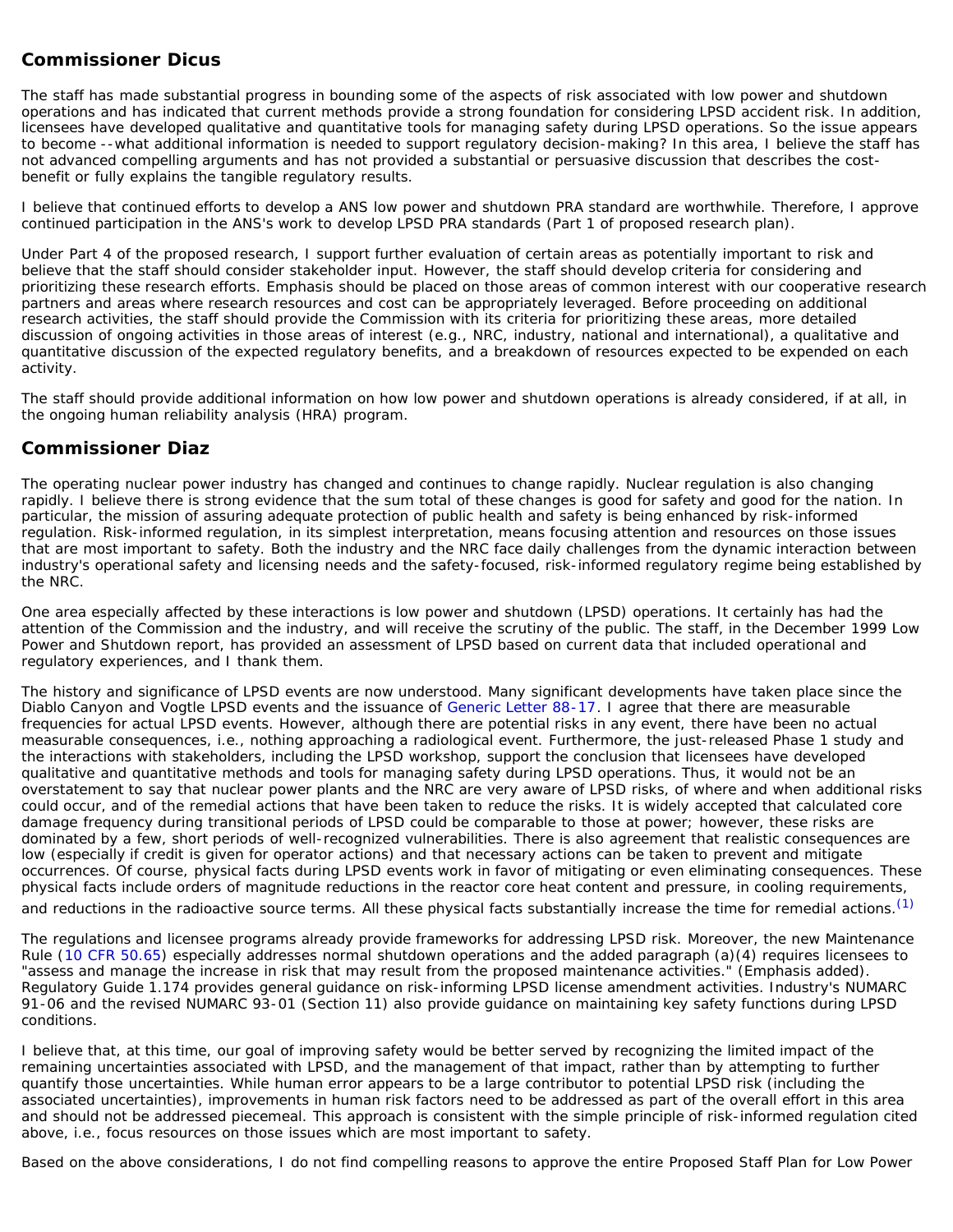and Shutdown Risk Analysis Research to Support Risk-Informed Regulatory Decision Making. I approve only the staff's active participation in the ANS work to develop LPSD PRA standards. I am confident that the staff knows and has clearly informed licensees of the potential LPSD high-risk areas. The staff should continue participation with industry in its efforts to clarify its existing guidance. Additional NRC guidance is unnecessary.

The agency's initiative on risk-informing its regulations will continue to provide the foundation for further improvements in the consideration of LPSD risk. After thirteen years of analyzing and attempting to further regulate LPSD risk, I am of the opinion that we already have the knowledge and means to manage LPSD risk and that the proposed plan would not be a wise use of NRC resources.

# **Commissioner McGaffigan**

I concur in Commissioner Diaz's well-argued vote. The staff should proceed with only part (1) of its four part second phase proposal.

## **Commissioner Merrifield**

I cannot support the staff's proposed plan for low-power and shutdown (LPSD) risk analysis research. Specifically, I **approve** Task 1 of the proposed second phase of the program which supports the staff's active participation in the American Nuclear Society's (ANS) work to develop LPSD PRA standards. I do not believe that the staff has presented an adequate basis for supporting Tasks 2, 3, and 4, and thus I **disapprove** them.

I have carefully reviewed the Office of Nuclear Regulatory Research's (RES) December 1999 perspectives report on low power and shutdown risk. The report was valuable because it provided me with a better historical perspective on this matter and helped frame the regulatory and operational challenges associated with low power and shutdown conditions. I commend the staff for their efforts associated with this report.

RES's perspectives report highlights the extensive domestic and international research that has already been conducted in this area and the tools that have been developed. It also highlights the guidance and regulatory framework that has already been developed to ensure licensees understand and manage the risks associated with low power and shutdown operations. Specifically, the report discusses initiatives undertaken by the NRC to improve its oversight of LPSD operations, including Generic Letter 88-17, as well as guidance provided by the NRC in Regulatory Guide 1.174 for using risk information in regulatory decision-making. Industry initiatives in this area include NUMARC 91-06 and NUMARC 93-01. Recent revisions to the Maintenance Rule (10 CFR 50.65) and NUMARC 93-01 provide further evidence that the importance of managing the risk associated with low power and shutdown operations is well-understood by the nuclear industry. For example, RES's perspectives report captures several insights including: 1) LPSD risk appears to be dominated by three classes of initiating events - loss of shutdown cooling, loss of coolant, and loss of offsite power, 2) the most risk dominant plant operational states are characterized by high decay heat and reduced inventory, 3) transition risk can be significant, and 4) risk management is important during maintenance activities. These insights are similarly captured in NUMARC 93-01 in that it provides guidance to licensees on assessing and managing risk associated with the performance of maintenance activities during shutdown conditions, it addresses transition risk, and it focuses licensees on the importance of assessing not only decay heat removal capability, inventory control, and power availability, but also reactivity control and containment. My point is that based on my review of industry guidance and the NRC's regulatory framework associated with LPSD conditions, I am confident that the staff and our licensees understand the vulnerabilities associated with low power and shutdown conditions, and are taking the steps necessary to adequately manage risk during these conditions.

I believe that my views are supported by two important conclusions of RES's perspectives report. First, the staff concludes that licensees have developed qualitative and quantitative methods and tools for managing safety during LPSD operations. Specifically, the staff found that to manage LPSD risk, industry guidance has already been developed and implemented which provides a qualitative means for licensees to manage safety during outages. Furthermore, most licensees supplement this qualitative guidance with some type of quantitative probabilistic risk analysis tools and information. Second, the staff concludes that current methods provide a strong foundation for considering LPSD accident risks in regulatory activities. Specifically, the staff found that the qualitative and quantitative methods now used by licensees appear to have been very successful in maintaining safety during outages. The importance of these two conclusions cannot be overstated, especially in assessing the **need** for additional regulatory actions or guidance.

As was discussed at the February 9, 2000 Commission meeting on the RES program review, the agency is subject to increasing budgetary pressures. Therefore, we must prioritize our regulatory activities, including research initiatives, so that agency resources are dedicated to those activities that have the potential for the greatest safety benefit. In their draft report on the NRC's research program that was provided to the Commission on February 7, 2000, the ACRS reiterates the importance of assessing the value of research initiatives and provides the following 3 questions to facilitate that assessment.

- Is this issue delaying or otherwise restricting the meeting of performance goals?
- What specific results will improve definite measures by which performance goals are met?
- What are the consequences of not having the knowledge that the research is designed to provide?

These questions helped facilitate my assessment of the value of the four proposed tasks outlined in SECY-00-0007. Based on the information provided, I believe it is worthwhile for the staff to support the development of an American Nuclear Society